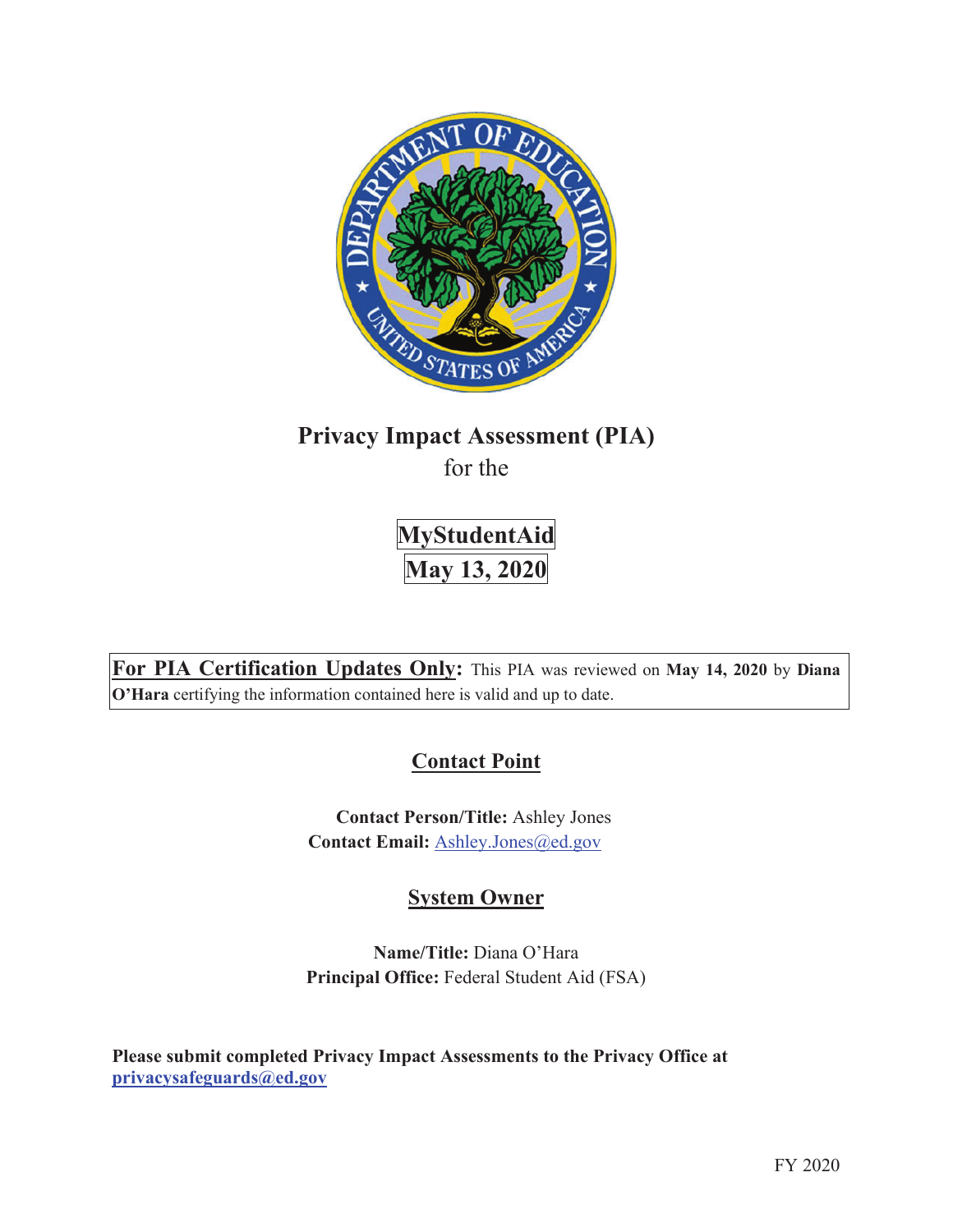*Please complete this Privacy Impact Assessment (PIA) on how personally identifiable information (PII) is collected, stored, protected, shared, and managed electronically by your system. You may wish to consult with your ISSO in completing this document. If a question does not apply to your system, please answer with N/A.*

## **1. Introduction**

**1.1.** Describe the system including the name, acronym, and a brief description of the program or purpose for the system.

myStudentAid (mySA) is a mobile-centric application used by students and their parents to submit their post-secondary applications for Title IV student financial aid (grants and loans) based on the Free Application for Federal Student Aid (FAFSA) process. This is an alternative to completing the FAFSA application on paper or on the FAFSA.gov website. This application directly feeds the Central Processing System (CPS) with the applicant's information. The applicant information is only stored in CPS. The CPS PIA can be found here: https://www2.ed.gov/notices/pia/cps.pdf.

**1.2.** Describe the purpose for which the personally identifiable information  $(PII)^{1}$  is collected, used, maintained or shared.

The myStudentAid mobile application provides an alternative method for applicants to apply for Federal student aid. PII collected on the FAFSA application via the myStudentAid mobile application is stored in CPS. The CPS uses the applicant's PII to help determine an applicant's eligibility for Federal Financial Aid.

**1.3.** Is this a new system, or one that is currently in operation?

Currently Operating System

**1.4.** Is this PIA new, or is it updating a previous version?

## Updated PIA

**1.5.** Is the system operated by the agency or by a contractor?

Contractor

<sup>&</sup>lt;sup>1</sup> The term "personally identifiable information" refers to information which can be used to distinguish or trace an individual's identity, such as their name, social security number, biometric records, etc. alone, or when combined with other personal or identifying information which is linked or linkable to a specific individual, such as date and place of birth, mother's maiden name, etc. OMB Circular A-130, page 33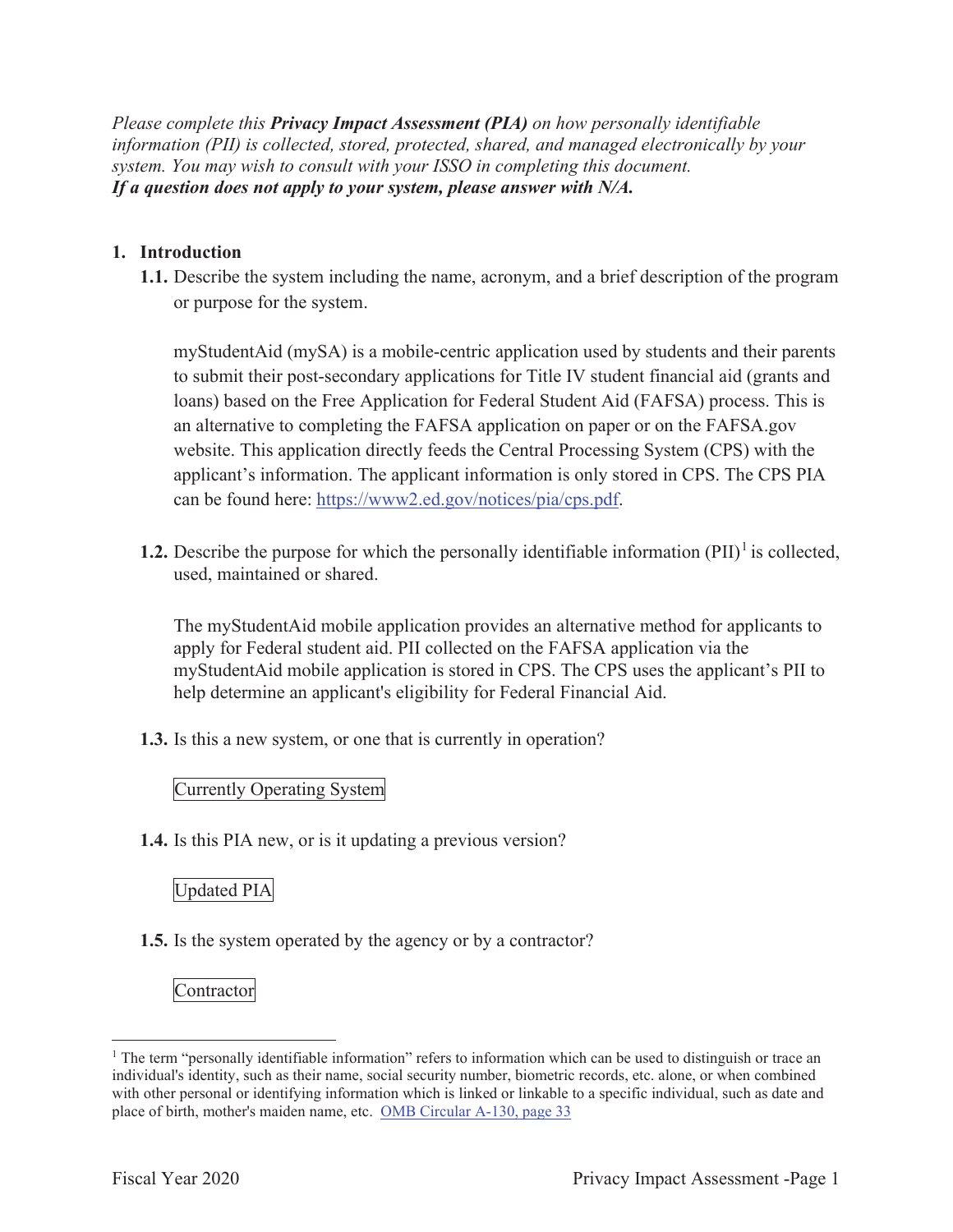- **1.5.1.** If the system is operated by a contractor, does the contract or other acquisitionrelated documents include privacy requirements?
	- $\Box N/A$ Yes

## **2. Legal Authorities and Other Requirements**  *If you are unsure of your legal authority, please contact your program attorney.*

**2.1.** What specific legal authorities and/or agreements permit and regulate the collection and use of data by the system? Please include name and citation of the authority.

The Higher Education Act of 1965, As Amended, The Higher Education Act of 1965 (HEA), as amended, Section 441 and 461 Title IV, Section 401Section 1001 et seq.

## **SORN**

**2.2.** Is the information in this system retrieved by an individual's name or personal identifier such as a Social Security Number or other identification?

## No

**2.2.1.** If the above answer is **YES,** this system will need to be covered by Privacy Act System of Records Notice(s)  $(SORN(s))$ .<sup>2</sup> Please provide the SORN name, number, Federal Register citation and link, or indicate that a SORN is in progress.  $\Box$  N/A

While the information in the myStudentAid application is not retrieved by a personal identifier, once it is moved to CPS, it is retrieved by an identifier. Therefore, this information is covered under the Federal Student Aid Application File System, (18-11-01), was published in the Federal Register on November 29, 2019.

**2.2.2.** If the above answer is **NO**, explain why a SORN was not necessary. For example, the information is not retrieved by an identifier, the information is not maintained in a system of records, or the information is not maintained by the Department, etc.

<sup>&</sup>lt;sup>2</sup> A System of Records Notice (SORN) is a formal notice to the public that identifies the purpose for which PII is collected, from whom and what type of PII is collected, how the PII is shared externally (routine uses), and how to access and correct any PII maintained by ED. https://connected.ed.gov/om/Documents/SORN-Process.pdf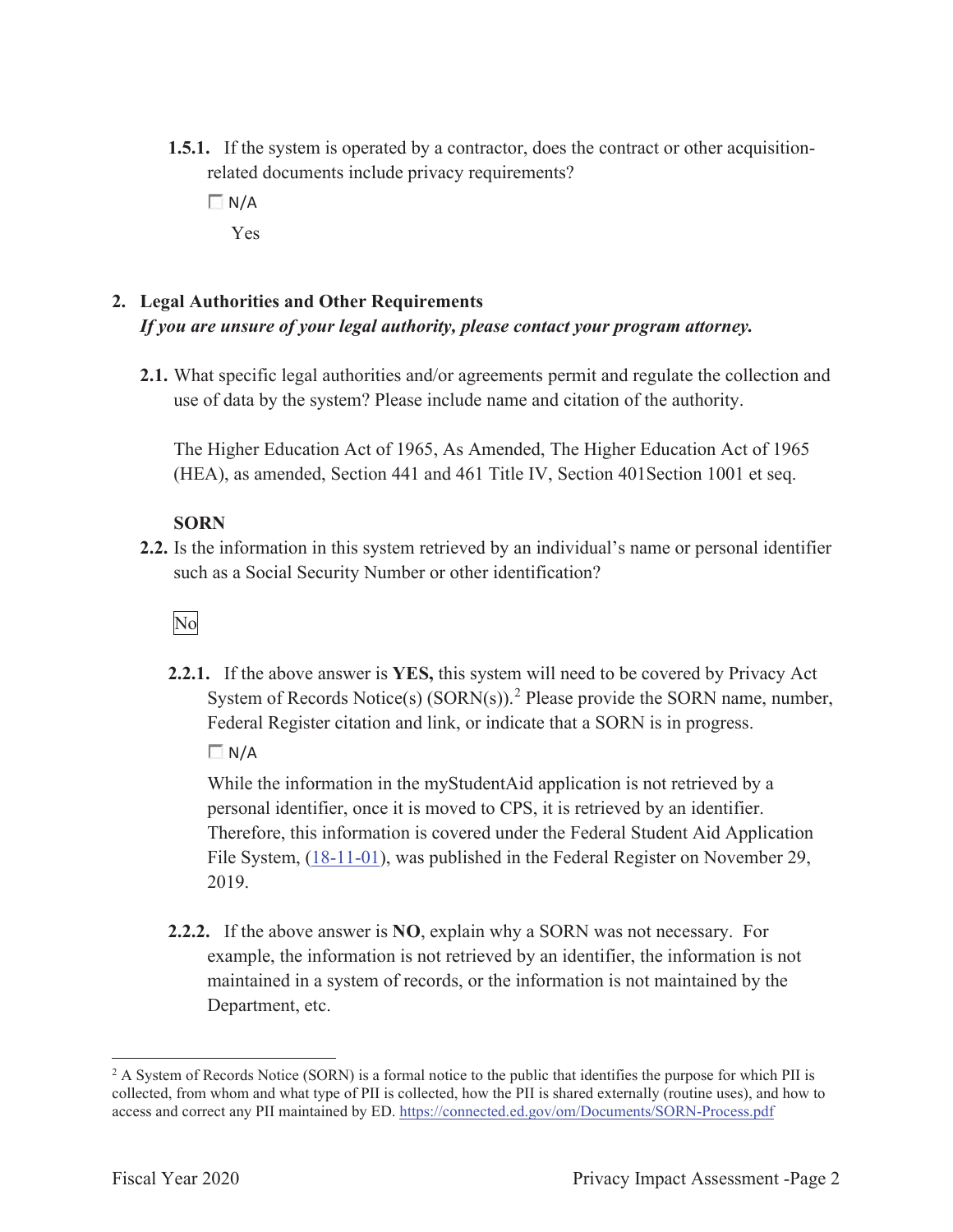$\overline{M}$  N/A Click here to enter text.

#### **Records Management**

**If you do not know your records schedule, please consult with your records liaison or send an email to RMHelp@ed.gov**

**2.3.** What is the records retention schedule approved by National Archives and Records Administration (NARA) for the records contained in this system? Please provide all relevant NARA schedule numbers and disposition instructions.

The Department shall submit a retention and disposition schedule that covers the records contained in this system to NARA for review. The records will not be destroyed until such a time as NARA approves said schedule.

**2.4.** Is the PII contained in this system disposed of appropriately, and in accordance with the timelines in the records disposition schedule?

Yes

## **3. Characterization and Use of Information**

## **Collection**

**3.1.** List the specific PII elements (e.g., name, email, address, phone number, date of birth, Social Security, etc.) that the system collects, uses, disseminates, or maintains.

The myStudentAid mobile application collects and transmits FAFSA applicants' personal information such as:

Full name (first, last, and middle initial); applicant's and parent's Social Security number (SSN); date of birth; address; telephone number; personal email address; financial information, including information obtained through use of the Internal Revenue Service's Data Retrieval Tool (DRT), additional user profile data such as institution of higher education to share application with.

For more detailed information on the specific data elements collected, please refer to the Central Processing System PIA.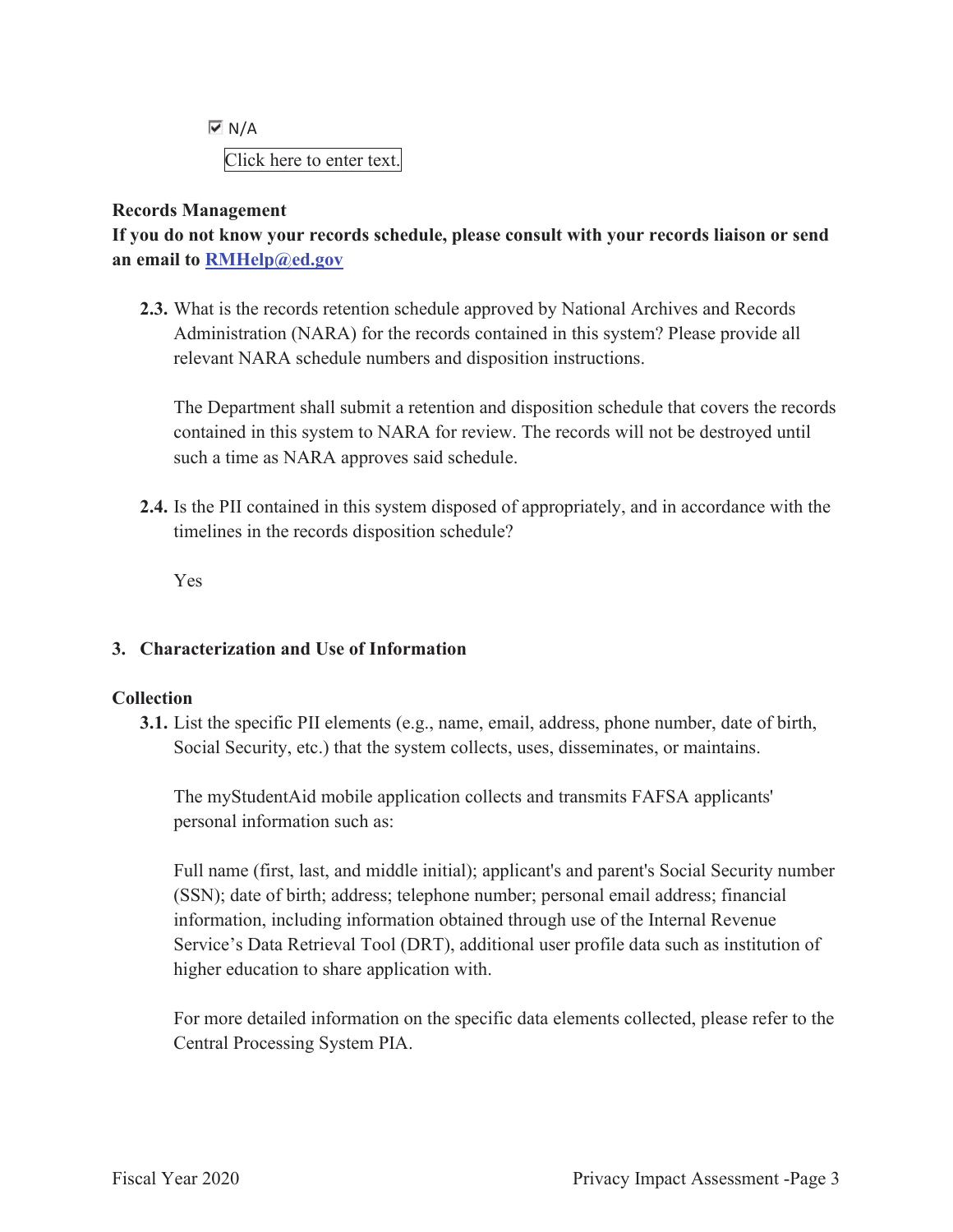**3.2.** Does the system collect only the minimum amount required to achieve the purpose stated in Question 1.2?

## Yes

**3.3.** What are the sources of PII collected (e.g., individual, school, another agency, commercial sources, etc.)?

PII is collected directly from applicant and parents whose information is being provided.

**3.4.** How is the PII collected from the stated sources listed in Question 3.3 (e.g., paper form, web page, database, etc.)?

The information is collected through the myStudentAid mobile application from the applicant and/or parent and it is self-reported.

**3.5.** How is the PII validated or confirmed to ensure the integrity of the information collected?<sup>3</sup> Is there a frequency at which there are continuous checks to ensure the PII remains valid and accurate?

When an applicant fills in their information there are content requirements for various fields such as for SSNs. While completing the application, data is further validated if an applicant chooses to use the Internal Revenue Service's (IRS) Data Retrieval Tool (DRT).

Any information that is collected through the myStudentAid application is transmitted to CPS for further validation with other FSA information systems and Federal agencies.

## **Use**

**3.6.** Describe how the PII is used to achieve the purpose stated in Question 1.2 above.

The personal information collected via the myStudentAid mobile application is sent to the CPS. CPS uses the individual's information to determine an applicant's eligibility for Federal Financial Aid and notifies students and educational institutions of the results of the eligibility calculation.

**3.7.** Is the system using PII for testing/researching new applications or information systems prior to deployment or for training employees?

<sup>&</sup>lt;sup>3</sup> Examples include restricted form filling, account verification, editing and validating information as it's collected, and communication with the individual whose information it is.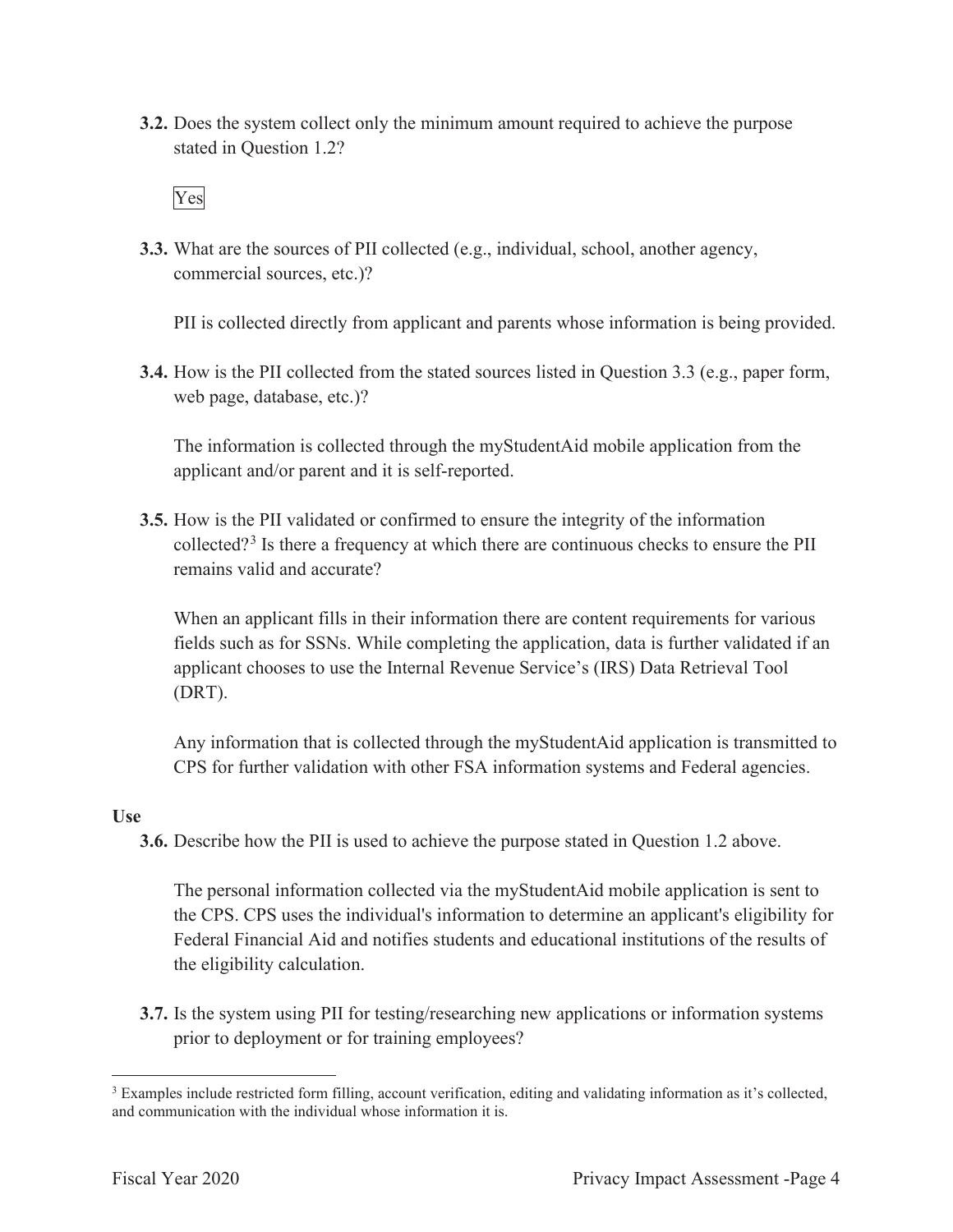- No
- **3.7.1.** If the above answer is **YES,** what controls are in place to minimize the risk and protect the data?

 $\overline{M}$  N/A

Click here to enter text.

## **Social Security Numbers**

*It is the Department's Policy that, in order to collect Social Security Numbers, the System Owner must state the collection is: 1) authorized by law, 2) necessary for an agency purpose, and 3) there is no reasonable alternative.* 

**3.8.** Does the system collect Social Security Numbers? Note that if the system maintains Social Security Numbers but does not explicitly collect them, answer 3.8.1 to address the purpose for maintaining them.

Yes

**3.8.1.** If the above answer is **YES**, explain the purpose for its collection, and how the SSN will be used.

 $\Box N/A$ 

Social Security Numbers are a unique identifier for Title IV programs, its collection and use are required for the purpose of determining an applicant's eligibility for Federal Financial Aid. Additionally, use of the SSN is required as the unique identifier by other external partners involved in determining eligibility for Federal student aid throughout the student aid lifecycle..

**3.8.2.** Specify any alternatives considered in the collection of SSNs and why the alternatives were not selected.

**N/A** 

 myStudentAid considered alternatives to SSNs (such as First and Last Name). However, an SSN is a unique identifier for Title IV programs, and its collection and use are required for the purpose of determining an applicant's eligibility for Federal Financial Aid. Moreover, CPS performs the verification of SSNs with the Social Security Administration (SSA) to uniquely identify students, and students are required to validate that the SSN and other information entered is correct.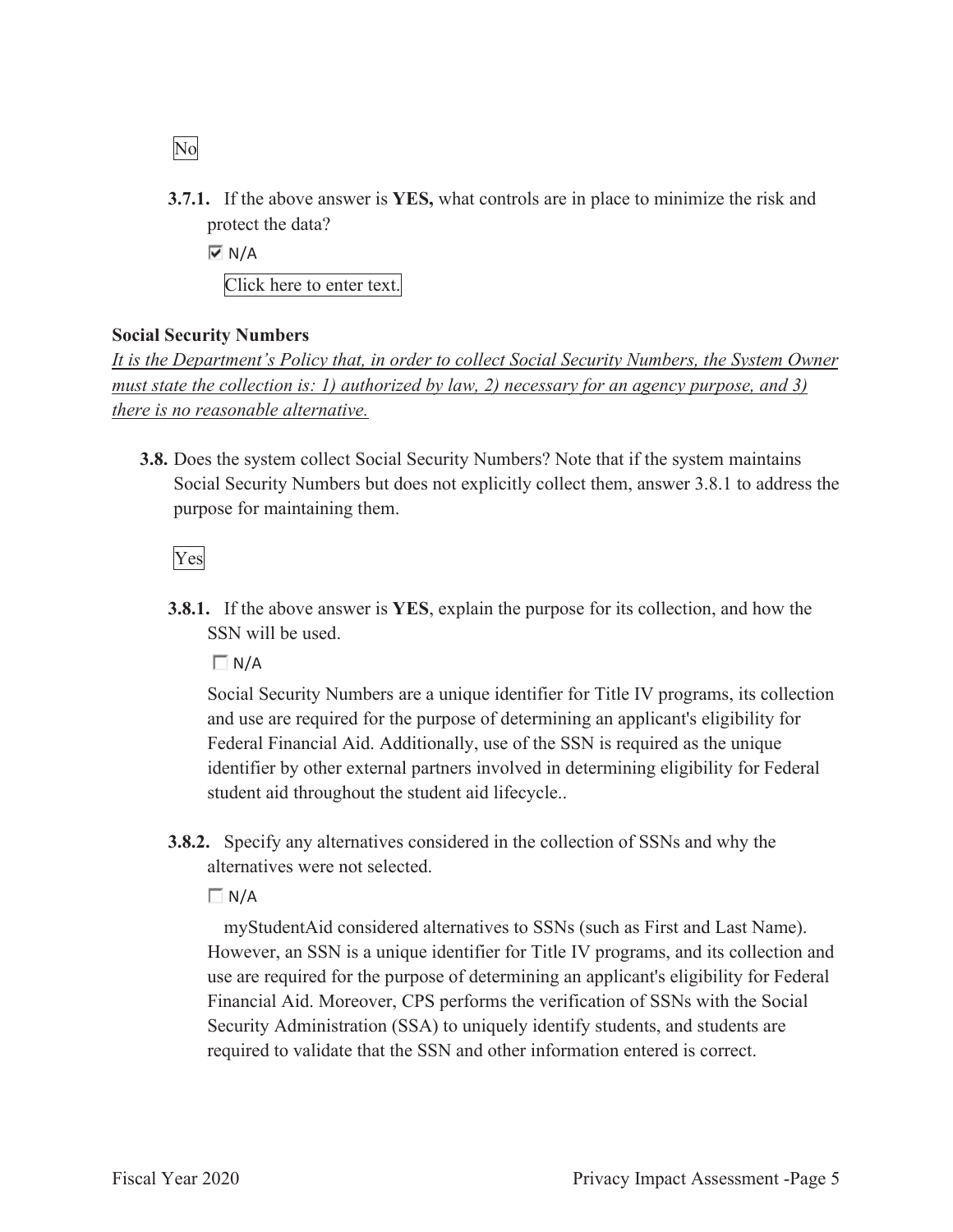## **4. Notice**

**4.1.** How does the system provide individuals with notice about the collection of PII prior to its collection (e.g., direct notice, such as a Privacy Act Statement (if applicable) or public notice, such as a SORN, PIA,)? If notice is not provided, explain why not.

There is a link, prominently displayed, within the MyStudentAid Application that takes users directly to both the Privacy Act Notice and the Privacy Policy.

**4.2.** Provide the text of the notice or the link to the webpage where the notice is posted if notice is provided other than by SORN or PIA.

 $\Box N/A$ 

The Privacy Act notice and the privacy policy for the FAFSA application are located at: https://studentaid.gov/notices/privacy

**4.3.** What opportunities are available for individuals to consent to uses (including new uses of previously collected PII), decline to provide PII, or opt out of the project?

Individuals provide their PII voluntarily in order to receive aid. The myStudentAid application collects no personal information about the individual unless the individual chooses to provide the information. If individuals decline to provide their personal information, or if there is missing applicant information, the FAFSA form may not be processed or the applicant aid may be delayed or denied. If the applicant wants federal student aid only, the applicant does not have to answer certain questions. However, if the applicant wants to apply for state financial aid, the applicant must answer all the relevant questions.

**4.4.** Is the notice referenced in Question 4.1 reviewed and revised when there are changes in the practice, policy, or activities that affect the PII and privacy to ensure that individuals are aware of and can consent to, where feasible, these changes?

Yes

## **5. Information Sharing and Disclosures**

#### **Internal**

**5.1.** Will PII be shared internally with other ED principal offices? If the answer is **NO**, please skip to Question 5.4.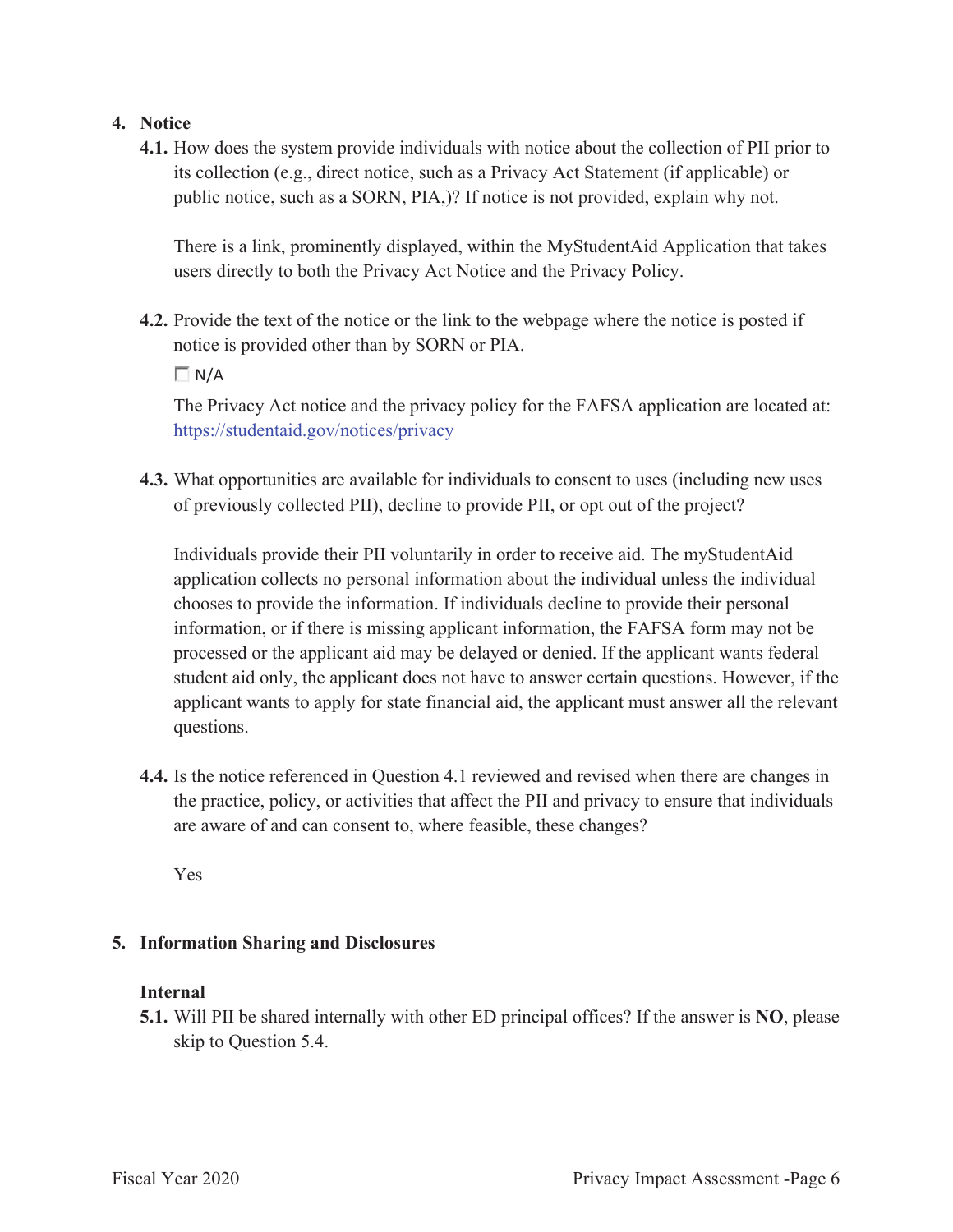No

**5.2.** What PII will be shared and with whom?

 $\overline{M}$  N/A Click here to enter text.

**5.3.** What is the purpose for sharing the specified PII with the specified internal organizations?

```
\overline{M} N/A
Click here to enter text.
```
## **External**

**5.4.** Will the PII contained in the system be shared with external entities (e.g. another agency, school district, the public, etc.)? If the answer is **NO**, please skip to Question 6.1.

No

**5.5.** What PII will be shared and with whom? List programmatic disclosures only.<sup>4</sup> **Note: If you are sharing Social Security Numbers externally, please specify to whom and for what purpose**.

 $\overline{M}$  N/A

While the information is collected by myStudentAid application, once it is moved to CPS, it may be shared with external entities. For information about how this information is shared externally, see SORN referenced in 2.2.1 and the CPS PIA.

**5.6.** What is the purpose for sharing the PII with the specified external entities?

 $\overline{M}$  N/A

Click here to enter text.

**5.7.** Is the sharing with the external entities authorized?

 $\overline{M}$  N/A Click here to select.

**5.8.** Is the system able to provide and retain an account of any disclosures made and make it available upon request?

 $\overline{\triangledown}$  N/A

<sup>4</sup> If this information is covered by Privacy Act System of Records Notice (SORN) please list only relevant programmatic disclosures listed under the Routine Uses section.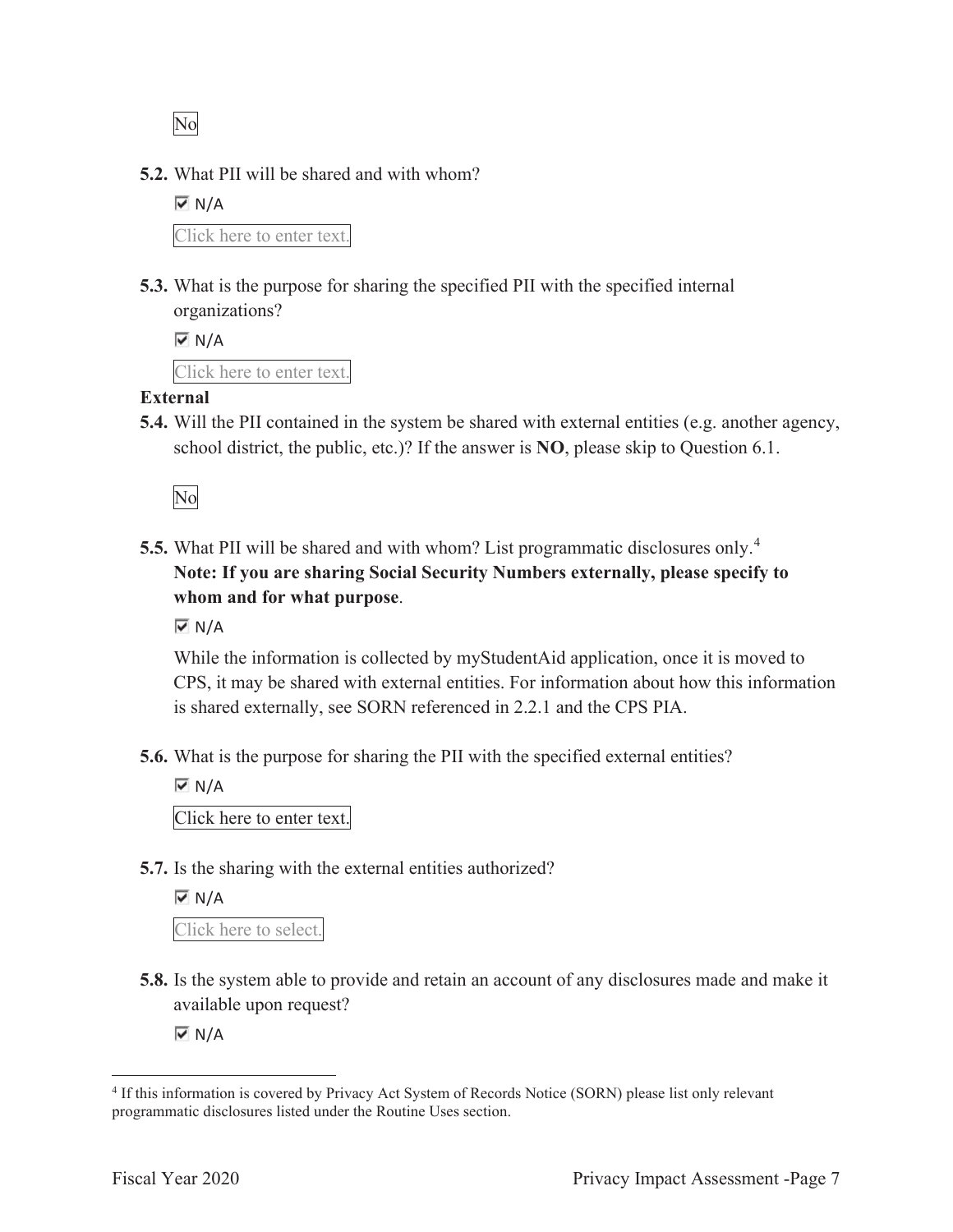Click here to select.

**5.9.** How is the PII shared with the external entity (e.g. email, computer match, encrypted line, etc.)?

 $\overline{M}$  N/A

Click here to enter text.

**5.10.** Is the sharing pursuant to a Computer Matching Agreement (CMA), Memorandum of Understanding (MOU), or other type of approved sharing agreement with another agency?

 $\overline{M}$  N/A

Click here to select.

**5.11.** Does the project place limitation on re-disclosure?

 $\overline{M}$  N/A

Click here to select.

## **6. Redress**

**6.1.** What are the procedures that allow individuals to access their own information?

While in the process of completing the FAFSA, individuals may access their information through the use of the myStudentAid mobile application or by logging onto studentaid.gov with their FSA ID.

**6.2.** What procedures are in place to allow the subject individual to correct inaccurate or erroneous information?

The applicant has the ability, using their FSAID, to pull up their application through the mobile app and make corrections or they can work with the Financial Aid Administrator who can assist with correction to the application.

**6.3.** How does the project notify individuals about the procedures for correcting their information?

There are online help text and instructions on the web site (https://fafsa.ed.gov/help.htm) to assist individuals on the process of application submission, next steps, correcting information.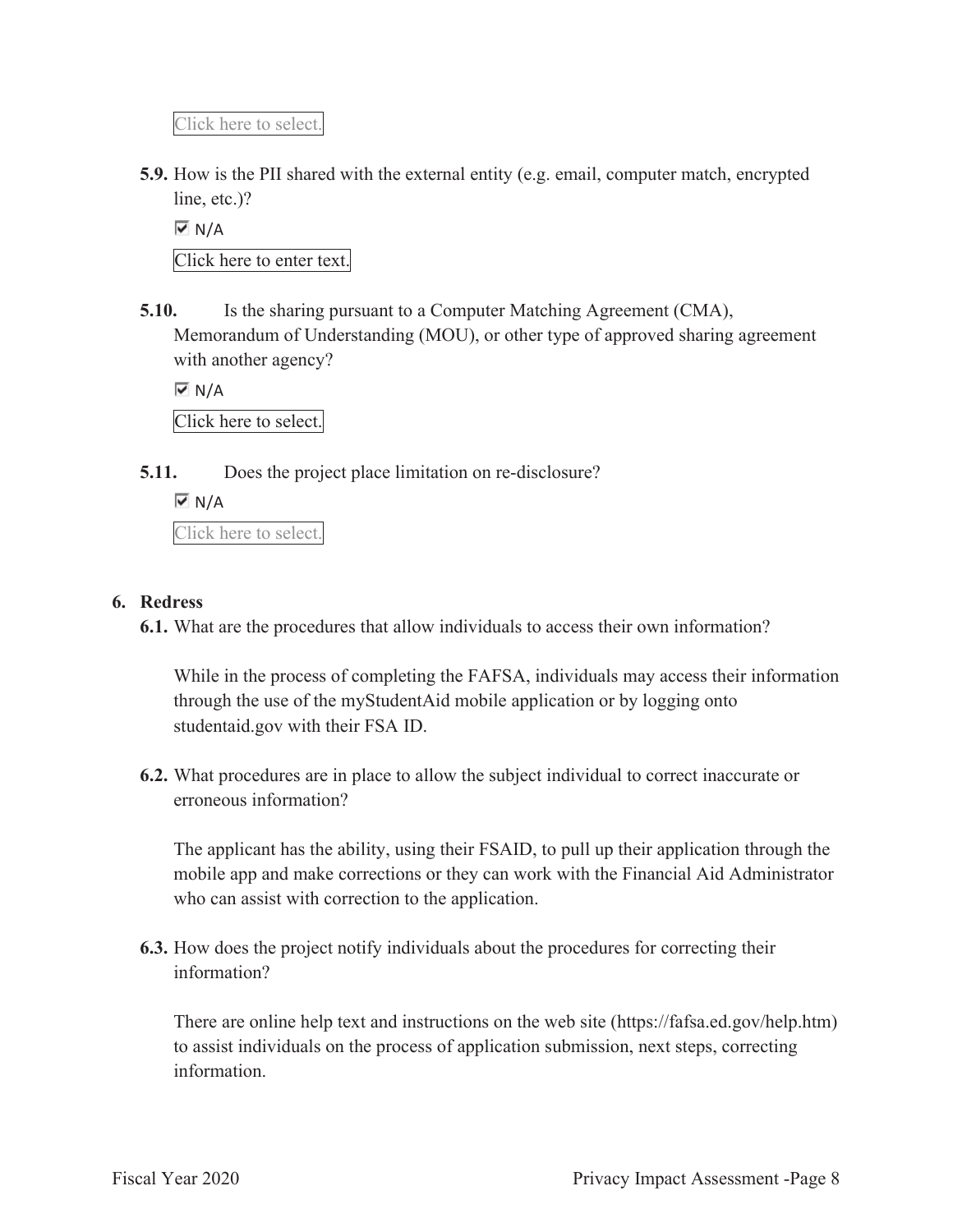## *7.* **Safeguards**

*If you are unsure which safeguards will apply, please consult with your ISSO.* 

**7.1.** Does the principal office work with their CSO/ISSO to build privacy & security into the system and build privacy extensions to the extent feasible?

Yes

**7.2.** Is an Authority to Operate (ATO) required?

Yes

**7.3.** Under NIST FIPS Pub. 199, what is the security categorization of the system: **Low, Moderate, or High?** 

 $\Box$  N/A

Moderate

**7.4.** What administrative, technical, and physical safeguards are in place to protect the information?

myStudentAid is built on a secure infrastructure that is FedRAMP-compliant and agency authorized and is managed using a system development life cycle methodology that includes information security considerations, following an agile, iterative development model using the SCRUM framework. myStudentAid meets the current NIST SP 800-53 security controls for moderate systems and was assessed through the formal Authority to Operate (ATO) process. FSA conducts user account reviews on a quarterly basis, reviewing user access granted within the information system. User access reviews help to identify, including but not limited to:

- A terminated employee gaining remote access to the network or email system;
- Segregation of duties issues;
- $\bullet$  Misuse of dormant administrative accounts that are still active; and/or
- System compromise using vendor passwords.

The myStudentAid mobile application requires an up to date operating system on the device that it is downloaded to and has similar log-in requirements to accessing the FAFSA application through a web browser including two factor authentication. All data is encrypted.

All collected PII is stored in CPS, the protection mechanisms for the stored PII are documented in CPS PIA.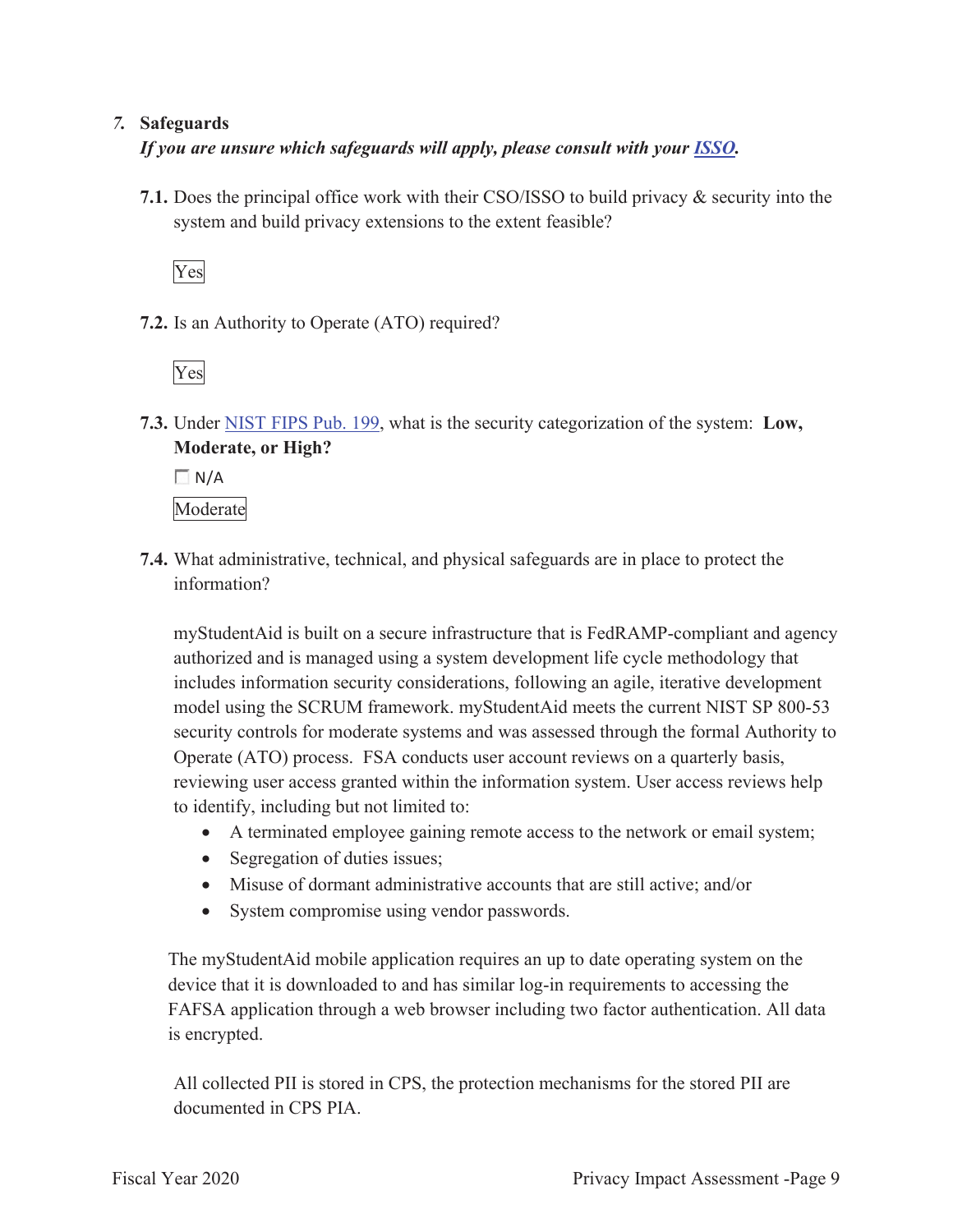**7.5.** Is the information in the system appropriately secured in accordance with the IT security requirements and procedures as required by Federal law and policy?



**7.6.** Has a risk assessment been conducted where appropriate security controls to protect against that risk have been identified and implemented?

Yes

**7.7.** Please describe any monitoring, testing or evaluation conducted on a regular basis to ensure the security controls continue to work properly at safeguarding the PII.

As part of the ATO process, a FSA approved third party assessor performs a rigorous assessment of myStudentAid security controls. Plan of actions and milestones (POA&M) are developed and implemented to ensure that all identified deficiencies are remediated. myStudentAid is enrolled in FSA Continuous Monitoring program where the security controls are tested and evaluated on a quarterly basis to ensure that the controls are working as intended. Vulnerability scans are also conducted and patches are deployed regularly.

## **8. Auditing and Accountability**

**8.1.** How does the system owner assess and ensure that the PII is used in accordance with stated practices in this PIA?

The myStudentAid system owner participates in all major security and privacy risk briefings, meets regularly with the ISSO, and participates in FSA's Lifecycle Management Methodology, which addresses security and privacy risks throughout the FSA system's lifecycle. The system owner for myStudentAid is also responsible for CPS where the PII collected through the mobile application is stored. This allows for consistency of privacy and security safeguards.

**8.2.** Does the system owner continuously monitor and audit the privacy controls to ensure effective implementation?